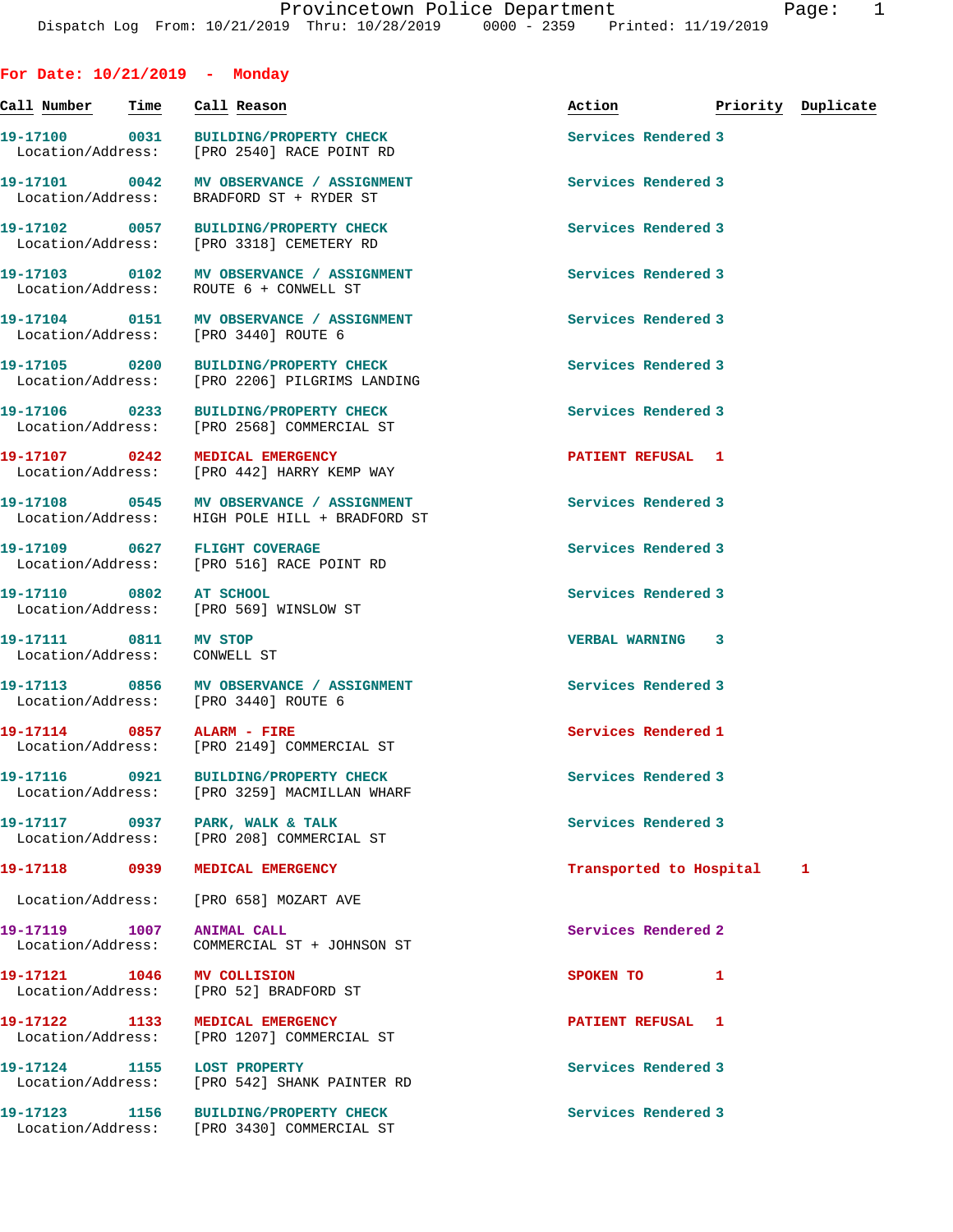**19-17128 1224 PARKING COMPLAINT Referred to Other Agency 3**

Location/Address: [PRO 2500] COMMERCIAL ST

**19-17129 1225 BUILDING/PROPERTY CHECK BLDG/PROP Checked/Secured 3**

Location/Address: [PRO 2500] COMMERCIAL ST

**19-17130 1234 HAZARDS Referred to Other Agency 2**

Location/Address: CONWELL ST

**19-17131 1257 PARKING COMPLAINT Citation / Warning Issued 3**

Location/Address: COMMERCIAL ST

**19-17132 1333 MV STOP Citation / Warning Issued 3**

Location/Address: ROUTE 6 + SNAIL RD

**19-17134 1349 BIKE - GENERAL Services Rendered 2**  Location/Address: WEST VINE ST + BRADFORD ST EXT

19-17133 1357 MV OBSERVANCE / ASSIGNMENT **Services Rendered 3** Location/Address: [PRO 106] COMMERCIAL ST

**19-17135 1513 SERVICE CALL - POLICE Services Rendered 3**  Location/Address: [PRO 569] WINSLOW ST

19-17136 1621 MV HIT & RUN Services Rendered 2 Location/Address: [PRO 2277] BRADFORD ST Refer To Accident: 19-87-AC

**19-17137 1659 HARASSMENT / THREATS SPOKEN TO 2**  Location/Address: [PRO 1561] CONANT ST

**19-17138** 1706 HAZARDS 19-17138 **HAZARDS** 19-17138 **Services** Rendered 2 Location/Address: STANDISH AVE + WAREHAM ST

19-17139 1824 FOLLOW UP **Services Rendered 2** Location/Address: [PRO 1561] CONANT ST

19-17140 1831 FOLLOW UP **Services Rendered 2**  Location/Address: [PRO 2277] BRADFORD ST Refer To Accident: 19-87-AC

## **19-17141 1924 MEDICAL EMERGENCY Transported to Hospital 1**

 Location/Address: [PRO 792] COMMERCIAL ST **19-17142 2001 MV STOP VERBAL WARNING 3**  Location/Address: [PRO 3296] SHANK PAINTER RD **19-17143 2053 MV STOP VERBAL WARNING 3** 

Location/Address: [PRO 2479] ROUTE 6

19-17145 2354 PARK, WALK & TALK **Services Rendered 3** Location/Address: [PRO 3870] COMMERCIAL ST

**For Date: 10/22/2019 - Tuesday**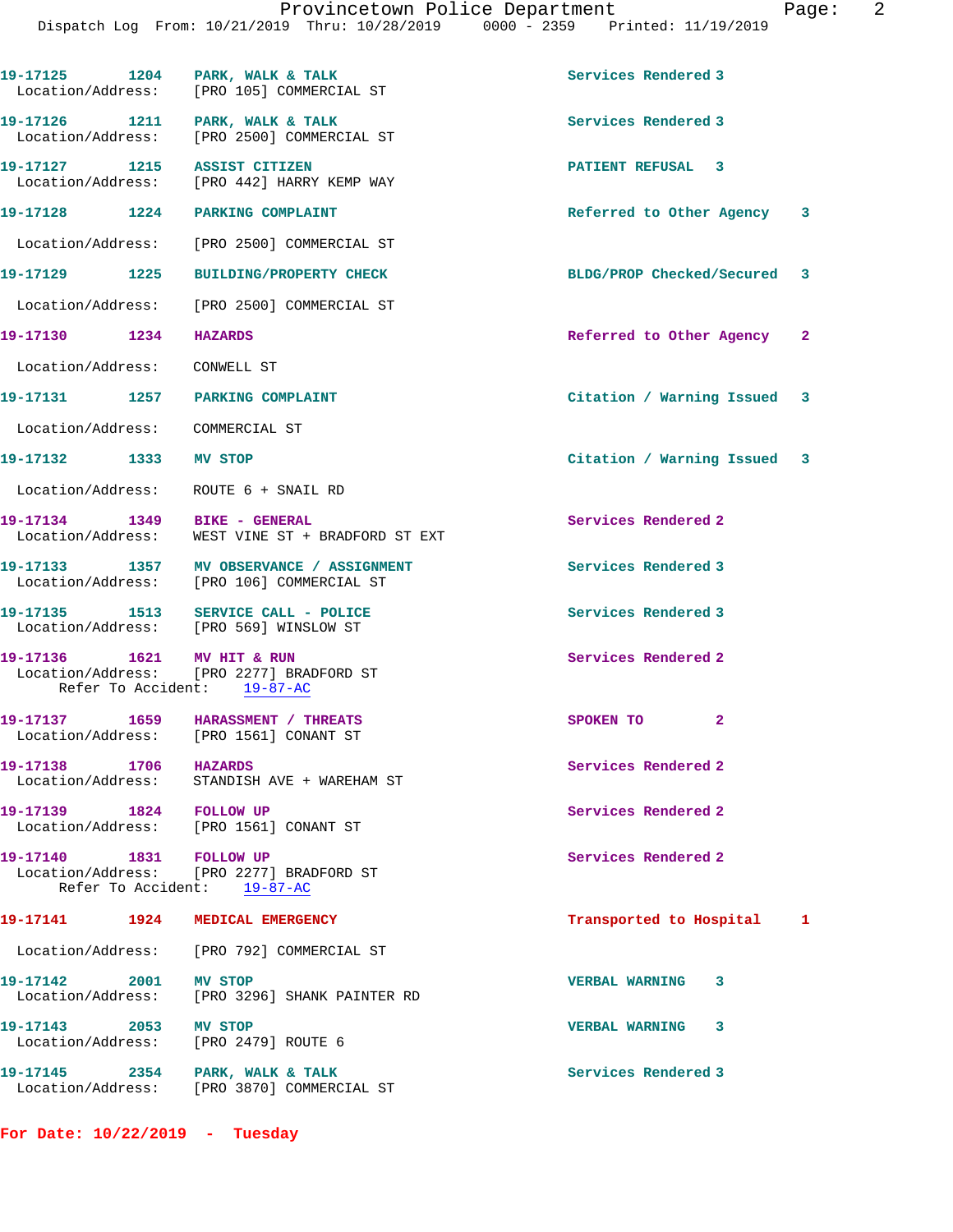|                                                                    | 19-17146 0000 MV OBSERVANCE / ASSIGNMENT<br>Location/Address: BRADFORD ST + RYDER ST             | Services Rendered 3        |   |
|--------------------------------------------------------------------|--------------------------------------------------------------------------------------------------|----------------------------|---|
| 19-17147 0006 MV STOP<br>Location/Address: HOWLAND ST              |                                                                                                  | <b>VERBAL WARNING 3</b>    |   |
| 19-17148 0012 BAR CHECK                                            | Location/Address: [PRO 2737] COMMERCIAL ST                                                       | Services Rendered 3        |   |
| 19-17150 0022 MV STOP                                              | Location/Address: BRADFORD ST + CONWELL ST                                                       | VERBAL WARNING 3           |   |
|                                                                    | 19-17149 0023 MV OBSERVANCE / ASSIGNMENT<br>Location/Address: ROUTE 6 + SNAIL RD                 | Services Rendered 3        |   |
|                                                                    | 19-17151 0103 MV STOP<br>Location/Address: BRADFORD ST + MILLER HILL RD                          | Vehicle Towed 3            |   |
|                                                                    |                                                                                                  | Services Rendered 3        |   |
|                                                                    | 19-17154 0523 MV OBSERVANCE / ASSIGNMENT<br>Location/Address: SHANK PAINTER RD + JEROME SMITH RD | Services Rendered 3        |   |
| Location/Address: ROUTE 6                                          | 19-17155 0546 MV OBSERVANCE / ASSIGNMENT                                                         | Services Rendered 3        |   |
| 19-17156 0625 FLIGHT COVERAGE                                      | Location/Address: [PRO 516] RACE POINT RD                                                        | Services Rendered 3        |   |
| 19-17157 0812 AT SCHOOL                                            | Location/Address: [PRO 569] WINSLOW ST                                                           | Services Rendered 3        |   |
| 19-17158 0839 PARKING COMPLAINT                                    | Location/Address: [PRO 3456] RYDER ST EXT                                                        | Services Rendered 3        |   |
| 19-17159 0916 ALARM - GENERAL                                      | Location/Address: [PRO 324] COMMERCIAL ST                                                        | False Alarm 1              |   |
| 19-17160 0934 MEDICAL EMERGENCY                                    |                                                                                                  | <b>Transferred Custody</b> | 1 |
|                                                                    | Location/Address: [PRO 1197] BRADFORD ST                                                         |                            |   |
| 19-17161 1001 PARKING COMPLAINT<br>Location/Address: COMMERCIAL ST |                                                                                                  | SPOKEN TO<br>3             |   |
|                                                                    | Location/Address: [PRO 1484] MONTELLO ST                                                         | SPOKEN TO<br>$\mathbf{2}$  |   |
| 19-17163 1140 FOLLOW UP                                            | Location/Address: [PRO 2645] SHANK PAINTER RD                                                    | Services Rendered 2        |   |
| 19-17164 1202 PARKING COMPLAINT                                    |                                                                                                  | Referred to Other Agency 3 |   |
|                                                                    | Location/Address: [PRO 2483] COMMERCIAL ST                                                       |                            |   |
| 19-17166 1431 GENERAL INFO                                         | Location/Address: [PRO 638] COMMERCIAL ST                                                        | SPOKEN TO<br>3             |   |
| 19-17167 1434 LOST PROPERTY                                        | Location: BRIDLE PATH                                                                            | Services Rendered 3        |   |
|                                                                    | 19-17168 1454 PARK, WALK & TALK<br>Location/Address: [PRO 569] WINSLOW ST                        | Services Rendered 3        |   |
| 19-17169 1529 MV COMPLAINT<br>Location/Address: [PRO 2521] ROUTE 6 |                                                                                                  | Services Rendered 2        |   |
|                                                                    | Location/Address: [PRO 105] COMMERCIAL ST                                                        | Services Rendered 3        |   |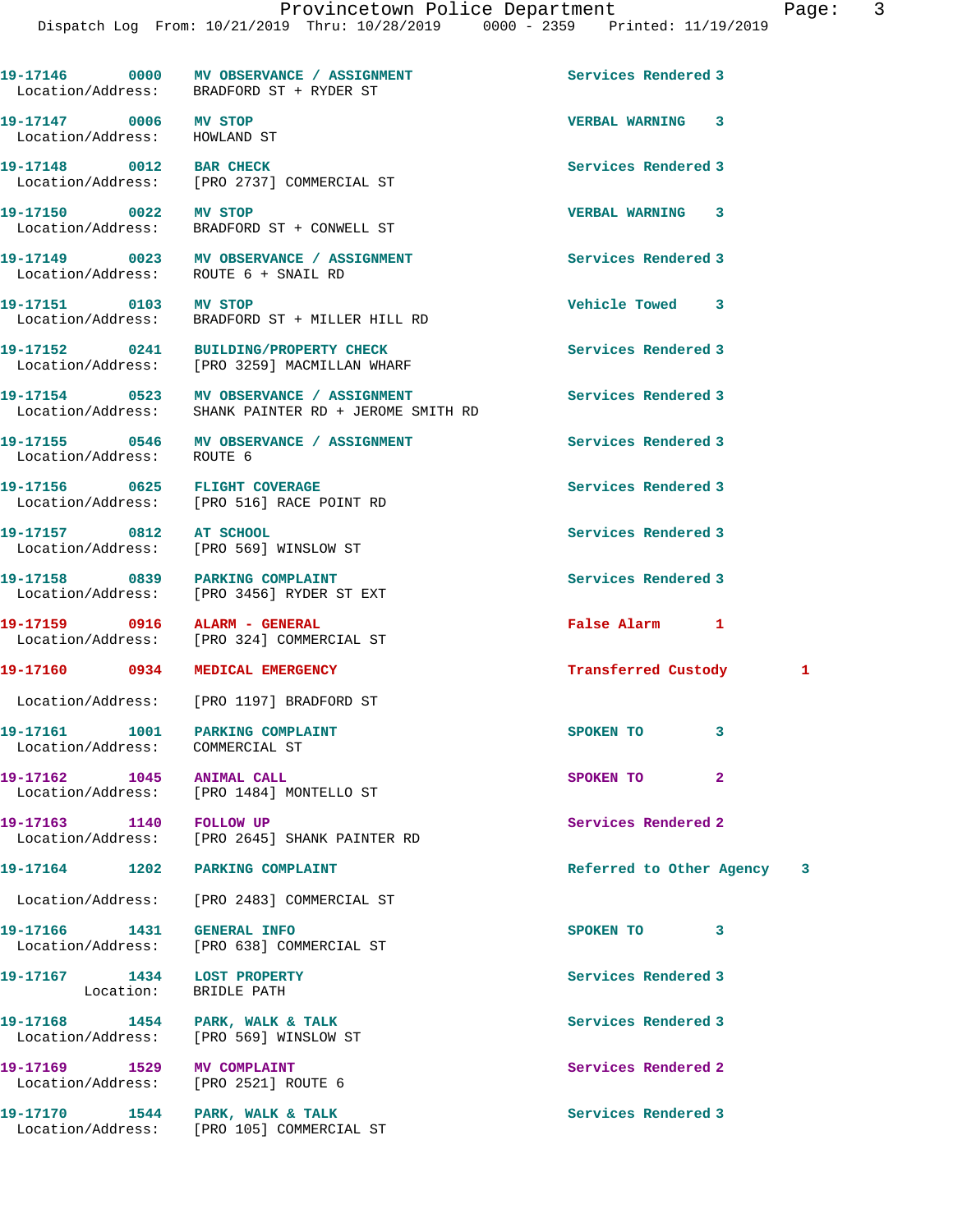|                       | 19-17171 1545 PARK, WALK & TALK<br>Location/Address: [PRO 208] COMMERCIAL ST                     | Services Rendered 3         |   |
|-----------------------|--------------------------------------------------------------------------------------------------|-----------------------------|---|
|                       | 19-17172 1634 MEDICAL EMERGENCY                                                                  | Transported to Hospital 1   |   |
|                       | Location/Address: [PRO 3222] ALDEN ST                                                            |                             |   |
|                       | 19-17174 1659 MV OBSERVANCE / ASSIGNMENT<br>Location/Address: ROUTE 6 + SNAIL RD                 | Services Rendered 3         |   |
| 19-17175 1659 MV STOP | Location/Address: [PRO 2513] ROUTE 6                                                             | VERBAL WARNING 3            |   |
| 19-17176 1707 MV STOP | Location/Address: [PRO 2187] BRADFORD ST                                                         | VERBAL WARNING 3            |   |
| 19-17177 1719 MV STOP |                                                                                                  | Citation / Warning Issued 3 |   |
|                       | Location/Address: [PRO 3430] COMMERCIAL ST                                                       |                             |   |
|                       | 19-17178 1740 MEDICAL EMERGENCY                                                                  | Transported to Hospital     | 1 |
|                       | Location/Address: [PRO 440] HARRY KEMP WAY                                                       |                             |   |
| 19-17183 1805         | MEDICAL EMERGENCY                                                                                | Transported to Hospital     | 1 |
|                       | Location/Address: [PRO 440] HARRY KEMP WAY                                                       |                             |   |
|                       | 19-17180 1818 BUILDING/PROPERTY CHECK                                                            | BLDG/PROP Checked/Secured 3 |   |
|                       | Location/Address: [PRO 2898] JEROME SMITH RD                                                     |                             |   |
| 19-17182 1852         | MEDICAL EMERGENCY<br>Location/Address: [PRO 1892] SHANK PAINTER RD                               | PATIENT REFUSAL 1           |   |
|                       | 19-17184 2058 BUILDING/PROPERTY CHECK                                                            | BLDG/PROP Checked/Secured 3 |   |
|                       | Location/Address: [PRO 3259] MACMILLAN WHARF                                                     |                             |   |
|                       | For Date: $10/23/2019$ - Wednesday                                                               |                             |   |
|                       | 19-17185 0024 BUILDING/PROPERTY CHECK<br>Location/Address: [PRO 3259] MACMILLAN WHARF            | Services Rendered 3         |   |
|                       | Location/Address: BRADFORD ST + RYDER ST                                                         | Services Rendered 3         |   |
|                       | 19-17187 0112 BUILDING/PROPERTY CHECK<br>Location/Address: [PRO 2540] RACE POINT RD              | Services Rendered 3         |   |
|                       | 19-17188 0154 BUILDING/PROPERTY CHECK<br>Location/Address: [PRO 2483] COMMERCIAL ST              | Services Rendered 3         |   |
|                       | 19-17189 0223 BUILDING/PROPERTY CHECK                                                            | BLDG/PROP Checked/Secured 3 |   |
|                       | Location/Address: [PRO 1778] SHANK PAINTER RD                                                    |                             |   |
|                       | 19-17190 0229 MV OBSERVANCE / ASSIGNMENT<br>Location/Address: SHANK PAINTER RD + JEROME SMITH RD | Services Rendered 3         |   |
| 19-17191 0252 MV STOP | Location/Address: [PRO 539] SHANK PAINTER RD                                                     | VERBAL WARNING 3            |   |
|                       | 19-17192 0517 MV OBSERVANCE / ASSIGNMENT<br>Location/Address: SHANK PAINTER RD + JEROME SMITH RD | Services Rendered 3         |   |
|                       | 19-17193 0608 SERVICE CALL - POLICE<br>Location/Address: [PRO 516] RACE POINT RD                 | Services Rendered 3         |   |
|                       |                                                                                                  |                             |   |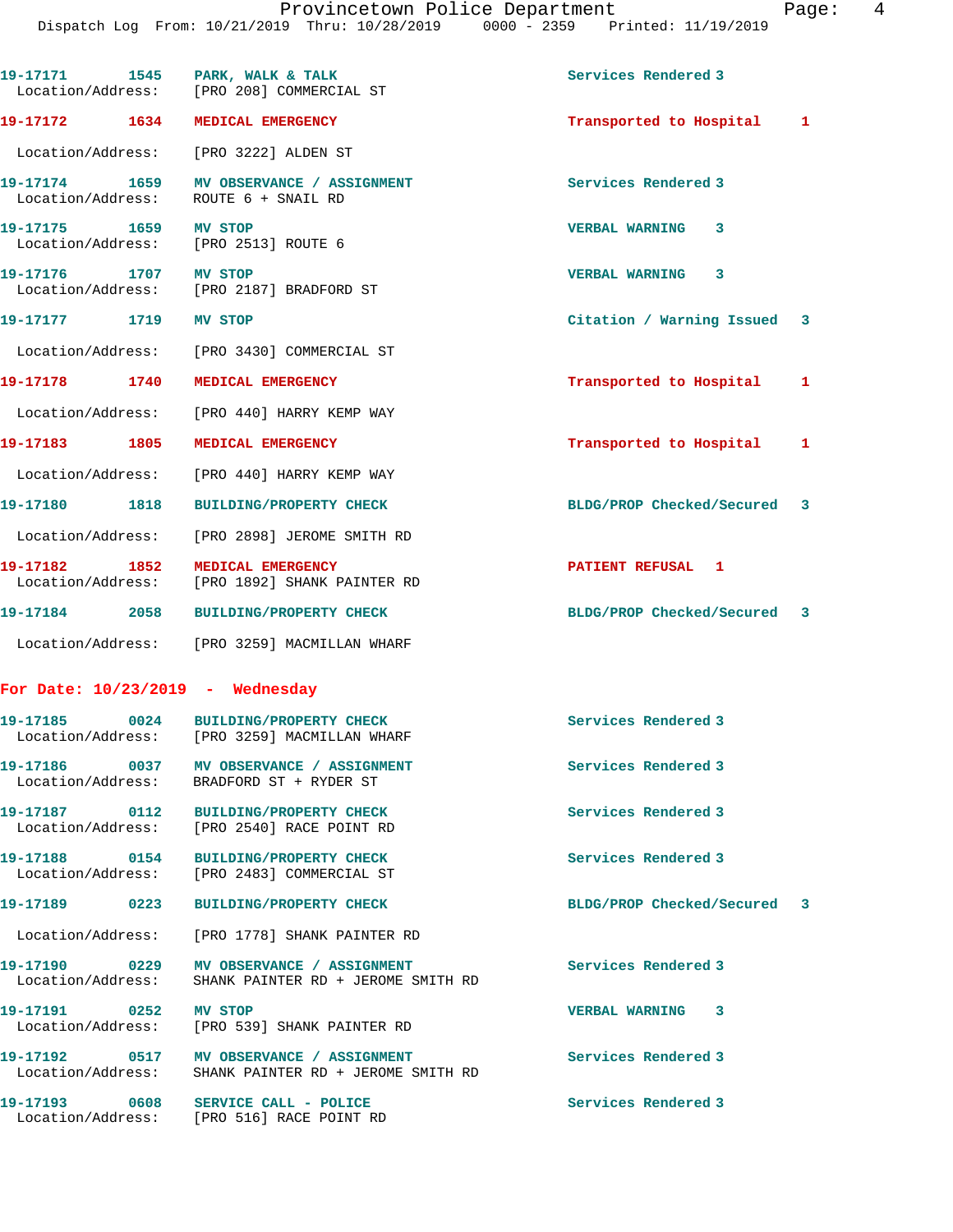19-17194 0623 PARK, WALK & TALK **Services Rendered 3**  Location/Address: [PRO 539] SHANK PAINTER RD **19-17195 0816 AT SCHOOL Services Rendered 3**  Location/Address: [PRO 569] WINSLOW ST **19-17198 1059 FOLLOW UP FOLLOW UP 2**  Location/Address: [PRO 444] HIGH POLE HILL 19-17199 1120 PARK, WALK & TALK 1998 1999 Services Rendered 3 Location/Address: [PRO 3741] COMMERCIAL ST **19-17200 1121 INJURED BIRD Services Rendered 2**  Location/Address: [PRO 3742] COMMERCIAL ST 19-17201 1228 PARK, WALK & TALK **Services Rendered 3**  Location/Address: [PRO 106] COMMERCIAL ST **19-17202 1301 FOLLOW UP FOLLOW UP 2**  Location/Address: [PRO 444] HIGH POLE HILL **19-17203 1309 MV OBSERVANCE / ASSIGNMENT Services Rendered 3**  Location/Address: ROUTE 6 + SNAIL RD **19-17204 1311 MV STOP VERBAL WARNING 3**  Location/Address: [PRO 2519] ROUTE 6 **19-17205 1403 ALARM - GENERAL False Alarm 1**  Location/Address: [PRO 440] HARRY KEMP WAY **19-17206 1453 AT SCHOOL Services Rendered 3**  Location/Address: [PRO 569] WINSLOW ST **19-17207 1500 911 - GENERAL SPOKEN TO 1**  Location/Address: [PRO 526] RYDER ST EXT **19-17209 1524 MV STOP VERBAL WARNING 3**  Location/Address: [PRO 526] RYDER ST EXT 19-17210 1525 PARK, WALK & TALK **Services Rendered 3**  Location/Address: [PRO 105] COMMERCIAL ST **19-17211 1550 MV COLLISION PATIENT REFUSAL 1**  Location/Address: [PRO 37] BRADFORD ST **19-17212 1719 AIRCRAFT EMERGENCY Services Rendered 2**  Location/Address: [PRO 542] SHANK PAINTER RD **19-17213 1804 HARASSMENT / THREATS SPOKEN TO 2**  Location/Address: [PRO 2237] PEARL ST **19-17214 1903 BUILDING/PROPERTY CHECK BLDG/PROP Checked/Secured 3** Location/Address: [PRO 539] SHANK PAINTER RD **19-17215 2324 BUILDING/PROPERTY CHECK Services Rendered 3**  Location/Address: [PRO 2450] COMMERCIAL ST **19-17216 2342 MV OBSERVANCE / ASSIGNMENT Services Rendered 3**  Location/Address: CONWELL ST + ROUTE 6 **For Date: 10/24/2019 - Thursday**

## **19-17217 0021 BUILDING/PROPERTY CHECK BLDG/PROP Checked/Secured 3** Location/Address: [PRO 530] SHANK PAINTER RD **19-17218 0026 BUILDING/PROPERTY CHECK Services Rendered 3**  Location/Address: [PRO 447] JEROME SMITH RD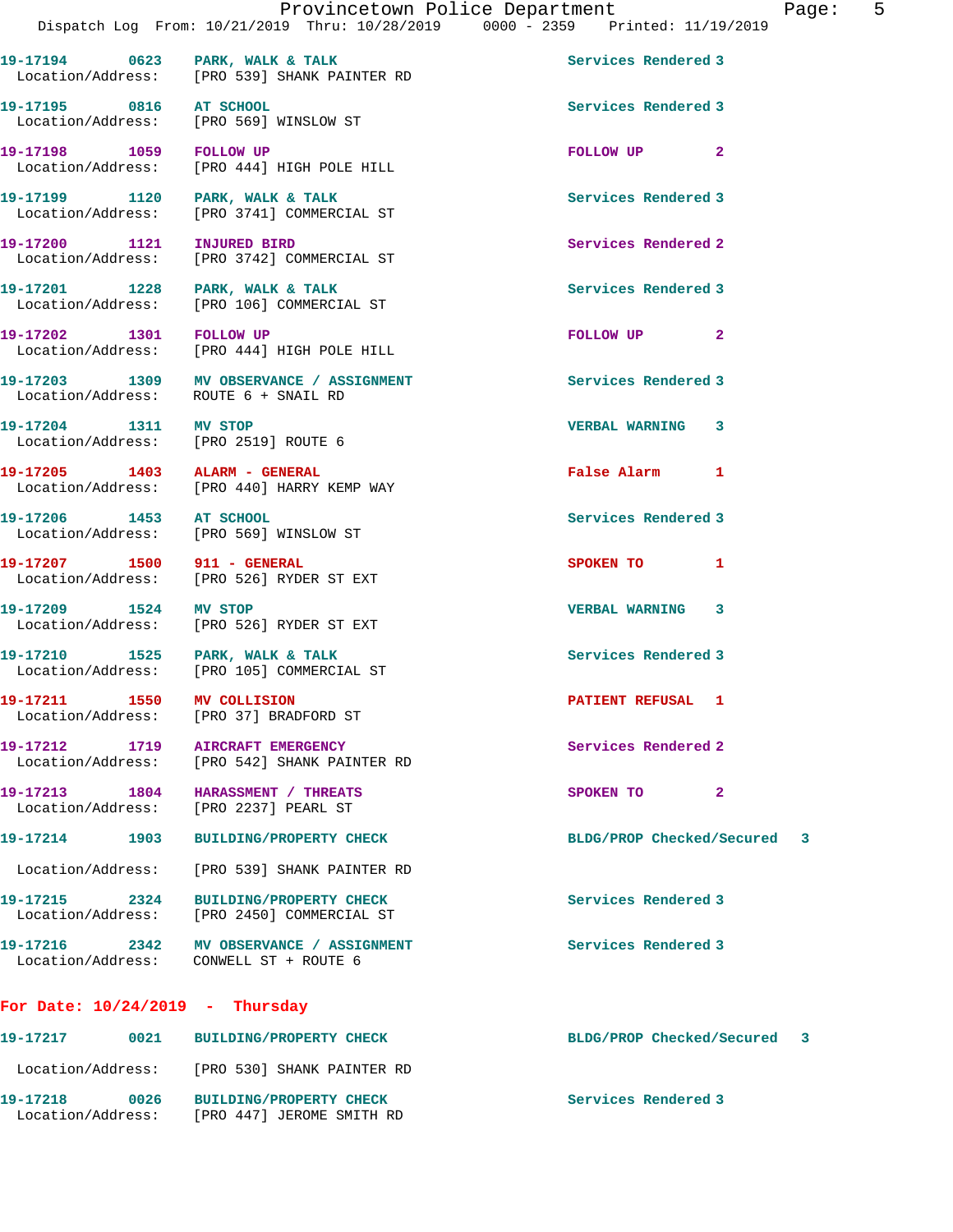**19-17219 0040 MV OBSERVANCE / ASSIGNMENT Services Rendered 3** 

| daqe |  |
|------|--|
|------|--|

19-17220 0056 MV OBSERVANCE / ASSIGNMENT **Services Rendered 3**  Location/Address: [PRO 37] BRADFORD ST **19-17221 0130 MV OBSERVANCE / ASSIGNMENT Services Rendered 3**  Location/Address: BRADFORD ST + HOWLAND ST **19-17222 0134 MV COMPLAINT Services Rendered 2**  [PRO 3176] COMMERCIAL ST **19-17223 0211 BUILDING/PROPERTY CHECK Services Rendered 3**  Location/Address: [PRO 2540] RACE POINT RD **19-17224 0223 BUILDING/PROPERTY CHECK BLDG/PROP Checked/Secured 3** Location/Address: [PRO 444] HIGH POLE HILL **19-17225 0236 BUILDING/PROPERTY CHECK BLDG/PROP Checked/Secured 3**

Location/Address: [PRO 3440] ROUTE 6

Location/Address: [PRO 2513] ROUTE 6

**19-17237 0903 ALARM - GENERAL False Alarm 1** 

Location/Address: [PRO 3287] ROUTE 6

Location/Address: NELSON AVE

**19-17242 1131 MV STOP VERBAL WARNING 3**  Location/Address: [PRO 521] ROUTE 6

**19-17228 0523 BUILDING/PROPERTY CHECK BLDG/PROP Checked/Secured 3**

**19-17229 0532 MV STOP VERBAL WARNING 3** 

**19-17238 1002 BUILDING/PROPERTY CHECK BLDG/PROP Checked/Secured 3**

Location/Address: [PRO 3430] COMMERCIAL ST

**19-17226 0237 MV OBSERVANCE / ASSIGNMENT Services Rendered 3**  Location/Address: ROUTE 6 + SNAIL RD

**19-17227 0510 MV OBSERVANCE / ASSIGNMENT Services Rendered 3**  Location/Address: CONWELL ST + ROUTE 6

Location/Address: [PRO 2494] BRADFORD ST

**19-17230 0540 MV OBSERVANCE / ASSIGNMENT Services Rendered 3**  Location/Address: ROUTE 6 + SNAIL RD

**19-17231 0552 MV STOP VERBAL WARNING 3**  Location/Address: [PRO 3222] ALDEN ST

**19-17232 0617 SERVICE CALL - POLICE Services Rendered 3**  Location/Address: [PRO 516] RACE POINT RD

19-17233 **0723** ANIMAL CALL **CALL Services Rendered 2** Location/Address: [PRO 526] RYDER ST EXT

**19-17234 0735 MV OBSERVANCE / ASSIGNMENT Services Rendered 3**  Location/Address: BRADFORD ST + SHANK PAINTER RD

**19-17235 0805 AT SCHOOL Services Rendered 3**  Location/Address: [PRO 569] WINSLOW ST

Location/Address: [PRO 963] KILEY CT

**19-17240 1114 BUILDING/PROPERTY CHECK Services Rendered 3** 

**19-17241 1120 SERVICE CALL - POLICE Services Rendered 3**  Location/Address: [PRO 2616] COMMERCIAL ST

**19-17243 1221 BUILDING/PROPERTY CHECK Services Rendered 3**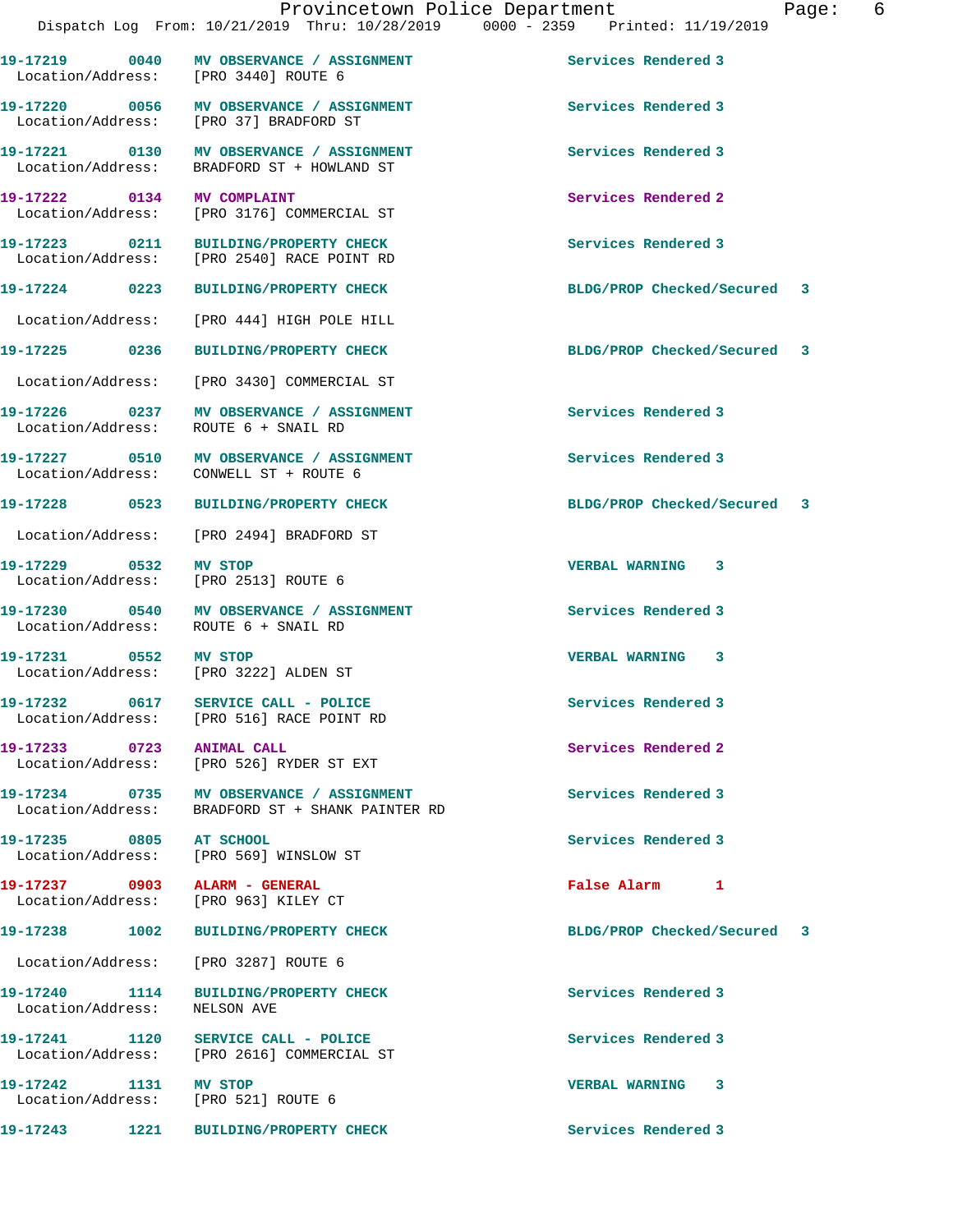|                                                                | Provincetown Police Department<br>Dispatch Log From: 10/21/2019 Thru: 10/28/2019 0000 - 2359 Printed: 11/19/2019 |                             | 7<br>Page: |
|----------------------------------------------------------------|------------------------------------------------------------------------------------------------------------------|-----------------------------|------------|
|                                                                | Location/Address: [PRO 2540] RACE POINT RD                                                                       |                             |            |
|                                                                | 19-17244 1232 LOST EYEGLASSES<br>Location/Address: [PRO 542] SHANK PAINTER RD                                    | Services Rendered 3         |            |
|                                                                | 19-17245 1347 SERVICE CALL - POLICE<br>Location/Address: [PRO 516] RACE POINT RD                                 | Services Rendered 3         |            |
| 19-17246 1504 SCHOOL                                           | Location/Address: [PRO 569] WINSLOW ST                                                                           | Services Rendered 3         |            |
|                                                                | 19-17247 1511 LARCENY / FORGERY / FRAUD<br>Location/Address: [PRO 2422] COMMERCIAL ST                            | SPOKEN TO<br>-2             |            |
| 19-17250    1651    SERVE SUMMONS                              |                                                                                                                  | No Action Required          | 3          |
| Location/Address:                                              | COMMERCIAL ST                                                                                                    |                             |            |
|                                                                | 19-17252 1655 SUSPICIOUS ACTIVITY<br>Location/Address: [PRO 1952] COMMERCIAL ST                                  | SPOKEN TO<br>$\mathbf{2}$   |            |
| 19-17251 1659                                                  | PARK, WALK & TALK                                                                                                | No Action Required          | 3          |
| Location/Address:                                              | [PRO 105] COMMERCIAL ST                                                                                          |                             |            |
| 19-17254 1827 MV COLLISION                                     |                                                                                                                  | Transported to Hospital     | 1          |
|                                                                | Location/Address: CARVER ST + COMMERCIAL ST                                                                      |                             |            |
| 19-17255 1857 MV COMPLAINT                                     | Location/Address: BRADFORD ST + NICKERSON ST                                                                     | Services Rendered 2         |            |
| 19-17256 2055                                                  | <b>SERVE SUMMONS</b><br>Location/Address: [PRO 2098] SCHUELER BLVD                                               | Could Not Locate 3          |            |
|                                                                | 19-17257 2107 BUILDING/PROPERTY CHECK                                                                            | BLDG/PROP Checked/Secured 3 |            |
|                                                                | Location/Address: [PRO 539] SHANK PAINTER RD                                                                     |                             |            |
|                                                                | 19-17259 2133 BUILDING/PROPERTY CHECK<br>Location/Address: [PRO 2490] PROVINCELANDS RD                           | Services Rendered 3         |            |
|                                                                | 19-17260 2136 BUILDING/PROPERTY CHECK<br>Location/Address: [PRO 2898] JEROME SMITH RD                            | Services Rendered 3         |            |
| 19-17261 2148 MV STOP                                          | Location/Address: [PRO 3313] STANDISH ST                                                                         | VERBAL WARNING 3            |            |
|                                                                | 19-17262 2215 MEDICAL EMERGENCY                                                                                  | Transported to Hospital 1   |            |
| Location/Address: ANTHONY ST                                   |                                                                                                                  |                             |            |
|                                                                | 19-17263 2359 MV OBSERVANCE / ASSIGNMENT<br>Location/Address: ROUTE 6 + SNAIL RD                                 | Services Rendered 3         |            |
| For Date: $10/25/2019$ - Friday                                |                                                                                                                  |                             |            |
| 19-17264 0008 MV STOP                                          | Location/Address: [PRO 2513] ROUTE 6                                                                             | VERBAL WARNING 3            |            |
| 19-17265 0012 SERVE SUMMONS<br>Location/Address: COMMERCIAL ST |                                                                                                                  | Could Not Locate 3          |            |
|                                                                | 19-17266 0031 PARK, WALK & TALK<br>Location/Address: [PRO 3870] COMMERCIAL ST                                    | Services Rendered 3         |            |
| 19-17268 0039 BAR CHECK                                        | Location/Address: [PRO 3443] COMMERCIAL ST                                                                       | Services Rendered 3         |            |
|                                                                | 19-17267 0041 BUILDING/PROPERTY CHECK                                                                            | BLDG/PROP Checked/Secured 3 |            |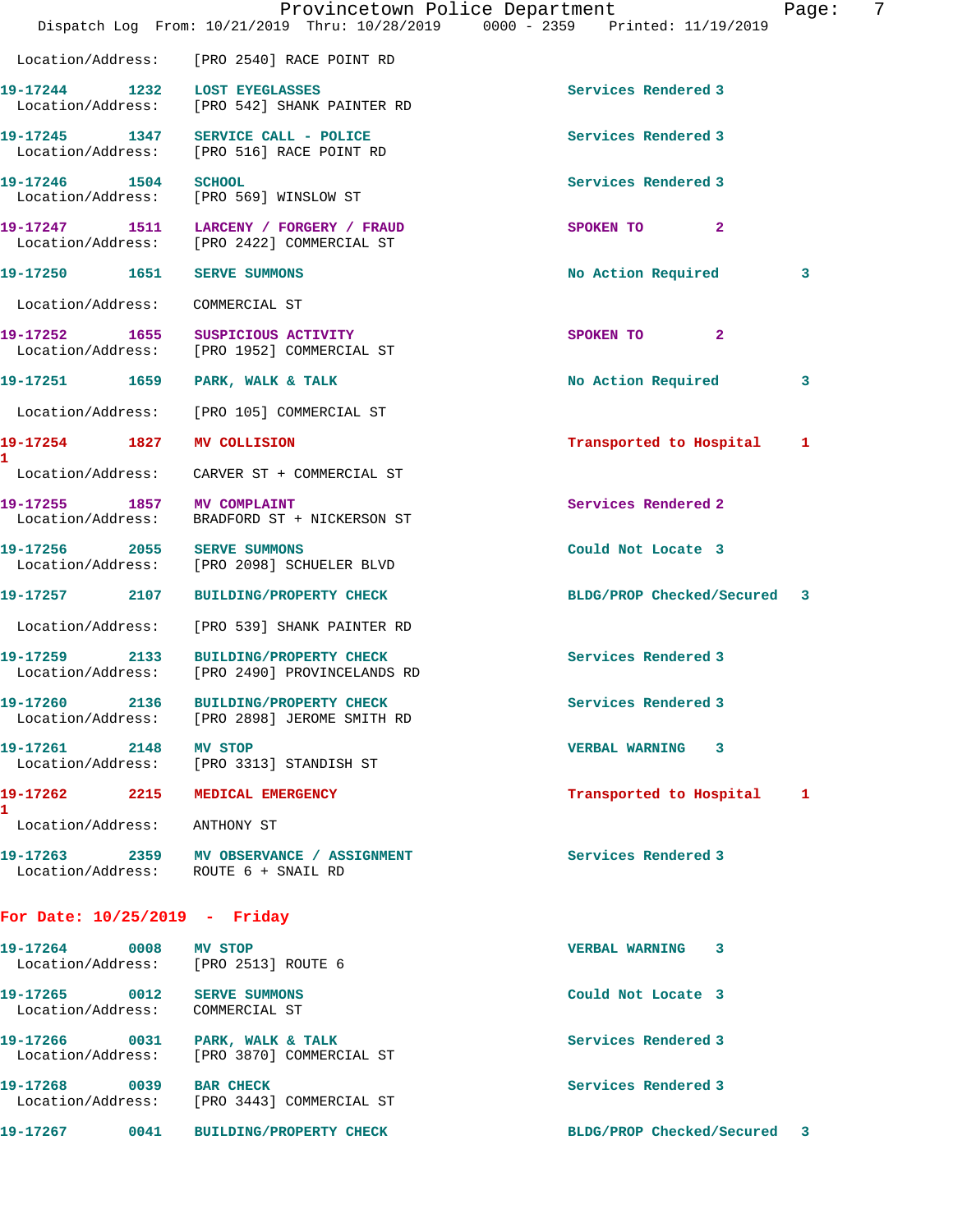Location/Address: [PRO 2483] COMMERCIAL ST

**19-17269 0044 BY-LAW VIOLATION VERBAL WARNING 2**  Location/Address: [PRO 106] COMMERCIAL ST

**19-17271 0108 MV OBSERVANCE / ASSIGNMENT Services Rendered 3** 

Location/Address: ROUTE 6 + SNAIL RD

**19-17280 0547 MV STOP VERBAL WARNING 3** 

**19-17285 0641 MV STOP VERBAL WARNING 3** 

Location/Address:

**19-17289 0955 MV STOP VERBAL WARNING 3**  Location/Address: [PRO 521] ROUTE 6

Location/Address: [PRO 1158] WINSLOW ST

**19-17270 0053 BY-LAW VIOLATION VERBAL WARNING 2**  Location/Address: [PRO 106] COMMERCIAL ST

BRADFORD ST + HOWLAND ST

**19-17272 0121 MV OBSERVANCE / ASSIGNMENT Services Rendered 3**  Location/Address: BRADFORD ST + RYDER ST

**19-17273 0148 SUSPICIOUS ACTIVITY FOLLOW UP 2**  Location/Address: [PRO 537] SHANK PAINTER RD

**19-17274 0201 BUILDING/PROPERTY CHECK Services Rendered 3**  Location/Address: [PRO 2540] RACE POINT RD

**19-17275 0210 MV OBSERVANCE / ASSIGNMENT Services Rendered 3**  Location/Address: CONWELL ST + ROUTE 6

Location/Address: [PRO 3430] COMMERCIAL ST

**19-17277 0238 MEDICAL EMERGENCY PATIENT REFUSAL 1**  Location/Address: [PRO 1466] COMMERCIAL ST

19-17278 0544 MV OBSERVANCE / ASSIGNMENT **Services Rendered 3** 

Location/Address: [PRO 2898] JEROME SMITH RD

Location/Address: [PRO 521] ROUTE 6

**19-17281 0611 SERVICE CALL - POLICE Services Rendered 3**  Location/Address: [PRO 516] RACE POINT RD

19-17282 0611 PARK, WALK & TALK **Services Rendered 3** Location: [PRO 3431] LOPES SQUARE

**19-17284 0621 MV STOP VERBAL WARNING 3**  Location: [PRO 3431] LOPES SOUARE

Location/Address: [PRO 16] BRADFORD ST

**19-17286 0802 WALK TO SCHOOL EVENT Services Rendered 3**  Location/Address: [PRO 16] BRADFORD ST

**19-17287 0931 BUILDING/PROPERTY CHECK Services Rendered 3**  Location/Address: [PRO 2898] JEROME SMITH RD

19-17288 0950 MV OBSERVANCE / ASSIGNMENT **Services Rendered 3 Internal Services** Rendered 3

**19-17290 1011 SERVICE CALL - POLICE Services Rendered 3** 

**19-17291 1023 BUILDING/PROPERTY CHECK Services Rendered 3**  Location/Address: [PRO 3259] MACMILLAN WHARF

**19-17276 0226 BUILDING/PROPERTY CHECK BLDG/PROP Checked/Secured 3**

**19-17279 0545 BUILDING/PROPERTY CHECK BLDG/PROP Checked/Secured 3**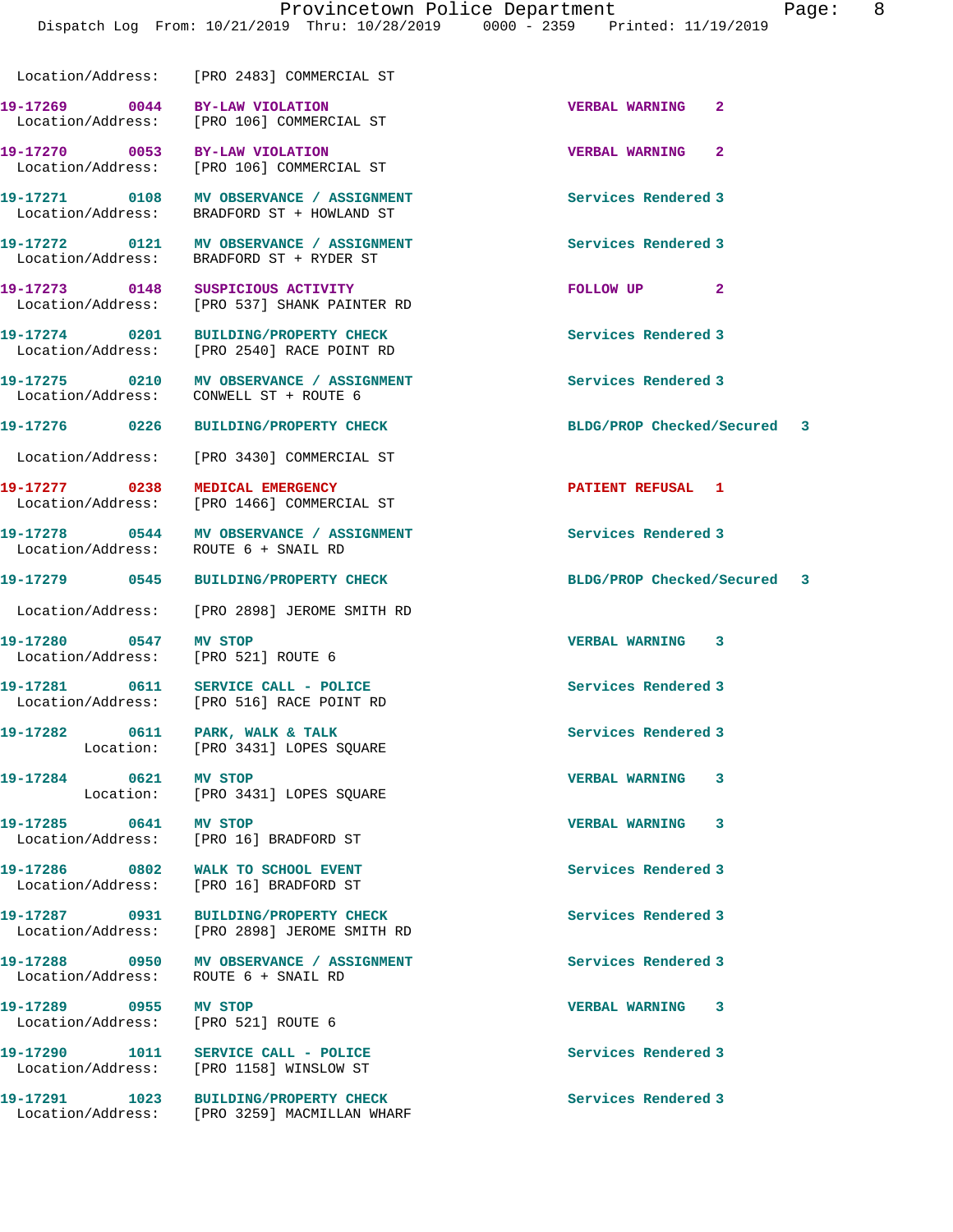**19-17292 1043 MEDICAL EMERGENCY Transported to Hospital 1** Location/Address: [PRO 440] HARRY KEMP WAY **19-17293 1117 MV STOP VERBAL WARNING 3**  Location/Address: COURT ST + SHANK PAINTER RD **19-17294 1149 HARASSMENT / THREATS Services Rendered 2**  Location/Address: [PRO 3222] ALDEN ST **19-17295 1220 MEDICAL EMERGENCY Transported to Hospital 1** Location/Address: [PRO 440] HARRY KEMP WAY **19-17296 1233 SUSPICIOUS ACTIVITY Services Rendered 2**  Location/Address: [PRO 516] RACE POINT RD **19-17297 1306 MV COMPLAINT GONE ON ARRIVAL 2**  Location/Address: [PRO 2540] RACE POINT RD **19-17298 1310 MV COMPLAINT GONE ON ARRIVAL 2**  Location/Address: [PRO 2521] ROUTE 6 **19-17299 1313 MV COMPLAINT Services Rendered 2**  Location/Address: [PRO 536] SHANK PAINTER RD **19-17300 1333 MV COLLISION Services Rendered 1 Services Rendered 1 I** bocation/Address: [PRO 106] COMMERCIAL ST [PRO 106] COMMERCIAL ST **19-17301 1349 BY-LAW VIOLATION VERBAL WARNING 2**  Location/Address: [PRO 2832] COMMERCIAL ST 19-17303 1409 PARK, WALK & TALK **Services Rendered 3**  Location/Address: [PRO 488] MAYFLOWER ST **19-17305 1457 SERVICE CALL - POLICE Services Rendered 3**  Location/Address: [PRO 516] RACE POINT RD **19-17306 1459 SERVICE CALL - POLICE Services Rendered 3**  [PRO 569] WINSLOW ST **19-17307 1501 ANIMAL CALL Services Rendered 2**  Location/Address: [PRO 3296] SHANK PAINTER RD 19-17308 1526 ANIMAL CALL **19-17308** Services Rendered 2 Location/Address: COMMERCIAL ST + ALLERTON ST **19-17309 1540 MV OBSERVANCE / ASSIGNMENT Services Rendered 3**  Location/Address: [PRO 3440] ROUTE 6 **19-17310 1555 MV STOP VERBAL WARNING 3**  Location/Address: [PRO 2521] ROUTE 6 **19-17311 1600 ASSIST CITIZEN SPOKEN TO 3**  Location/Address: [PRO 542] SHANK PAINTER RD **19-17312 1607 MV STOP VERBAL WARNING 3**  Location/Address: RACE POINT RD + NELSON AVE 19-17313 1625 MV OBSERVANCE / ASSIGNMENT **Services Rendered 3**  Location/Address: BRADFORD ST + PRINCE ST **19-17314 1633 PARKING COMPLAINT Services Rendered 3**  Location/Address: [PRO 2500] COMMERCIAL ST 19-17315 1734 PARK, WALK & TALK **SPOKEN TO** 3 Location/Address: [PRO 569] WINSLOW ST **19-17316 1825 BUILDING/PROPERTY CHECK Services Rendered 3**  Location/Address: [PRO 3430] COMMERCIAL ST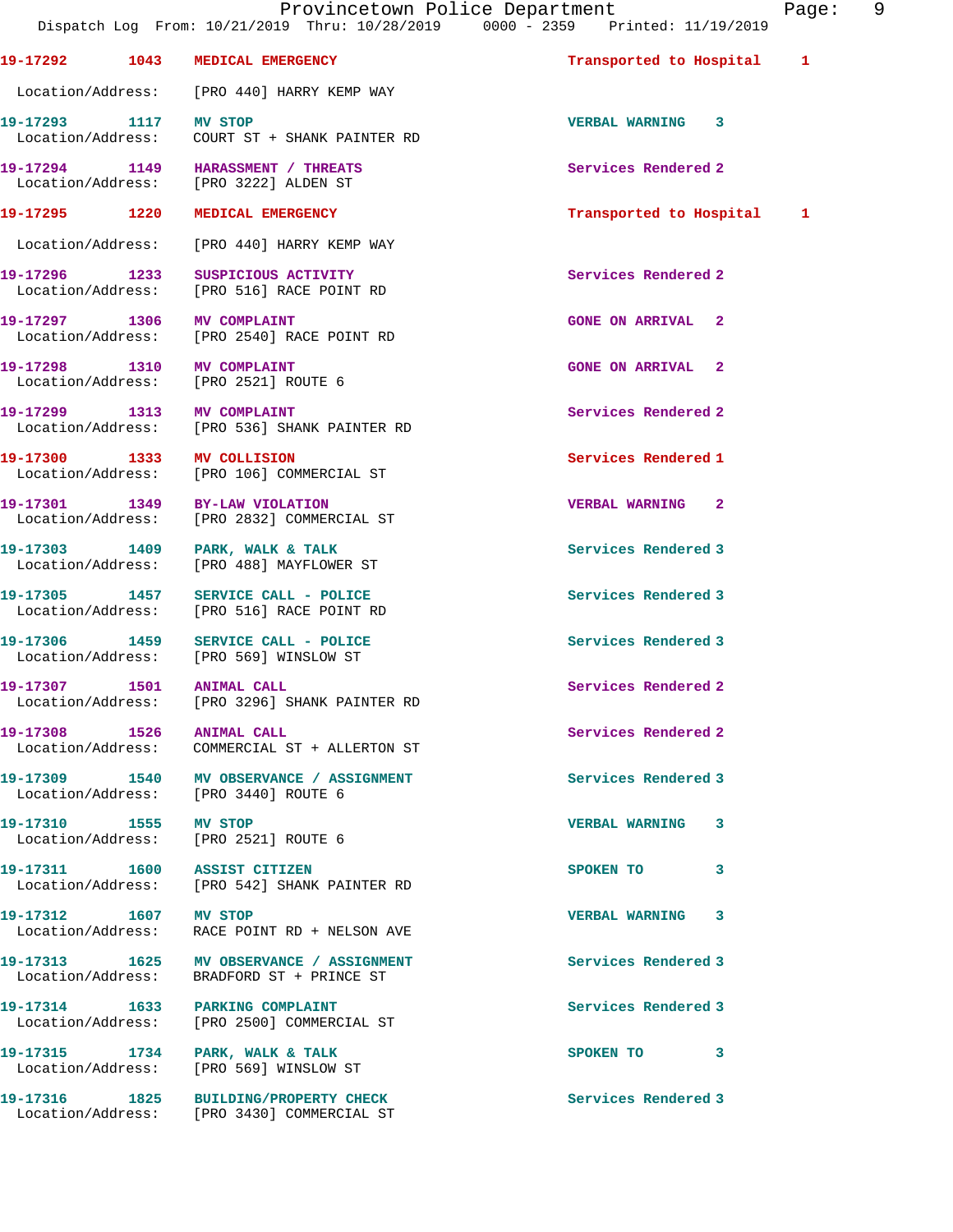Dispatch Log From: 10/21/2019 Thru: 10/28/2019 0000 - 2359 Printed: 11/19/2019 **19-17317 1828 BUILDING/PROPERTY CHECK Services Rendered 3**  Location/Address: [PRO 3259] MACMILLAN WHARF 19-17318 1838 MV OBSERVANCE / ASSIGNMENT **Services Rendered 3**  Location/Address: [PRO 3440] ROUTE 6 **19-17319 1900 NOISE COMPLAINT SPOKEN TO 3**  Location/Address: [PRO 3579] RACE POINT RD 19-17320 1916 PARK, WALK & TALK **Services Rendered 3**  Location/Address: [PRO 569] WINSLOW ST **19-17321 1926 NOISE COMPLAINT SPOKEN TO 3**  Location/Address: [PRO 3579] RACE POINT RD 19-17322 1943 MV COMPLAINT **1998** Services Rendered 2 Location/Address: [PRO 3456] RYDER ST EXT Refer To Accident: 19-88-AC **19-17323 1959 MV OBSERVANCE / ASSIGNMENT Services Rendered 3**  Location/Address: BRADFORD ST + RYDER ST **19-17324 2026 MV STOP VERBAL WARNING 3**  Location/Address: CONWELL ST + RAILROAD AVE **19-17325 2109 ASSIST DEPARTMENT / MUTUAL AID Services Rendered 3**  Location/Address: [PRO 2003] FREEMAN ST **19-17326 2155 PARKING COMPLAINT Services Rendered 3**  Location/Address: PEARL ST + BREWSTER ST **For Date: 10/26/2019 - Saturday 19-17328 0025 MV OBSERVANCE / ASSIGNMENT Services Rendered 3**  Location/Address: BRADFORD ST + RYDER ST **19-17329 0034 MV OBSERVANCE / ASSIGNMENT Services Rendered 3**  Location/Address: SHANK PAINTER RD + JEROME SMITH RD **19-17330 0101 MV STOP Citation / Warning Issued 3** Location/Address: [PRO 105] COMMERCIAL ST **19-17331 0152 MV OBSERVANCE / ASSIGNMENT Services Rendered 3**  Location/Address: CONWELL ST + ROUTE 6 **19-17332 0246 MV STOP Arrest(s) Made 3**  Location/Address: [PRO 687] ATLANTIC AVE Refer To Arrest: 19-228-AR **19-17334 0741 PARKING COMPLAINT Services Rendered 3**  Location/Address: RYDER ST

**19-17333 0745 FLIGHT COVERAGE Services Rendered 3**  Location/Address: [PRO 516] RACE POINT RD

**19-17335 0749 BUILDING/PROPERTY CHECK Services Rendered 3**  Location/Address: [PRO 3430] COMMERCIAL ST

19-17336 0818 MV OBSERVANCE / ASSIGNMENT **Services Rendered 3** Location/Address: [PRO 3440] ROUTE 6

**19-17337 0820 MV STOP VERBAL WARNING 3**  Location/Address: ROUTE 6 + SNAIL RD

**19-17338 0826 ANIMAL CALL Citation / Warning Issued 2** Location/Address: [PRO 542] SHANK PAINTER RD

**19-17339 0929 BUILDING/PROPERTY CHECK Services Rendered 3**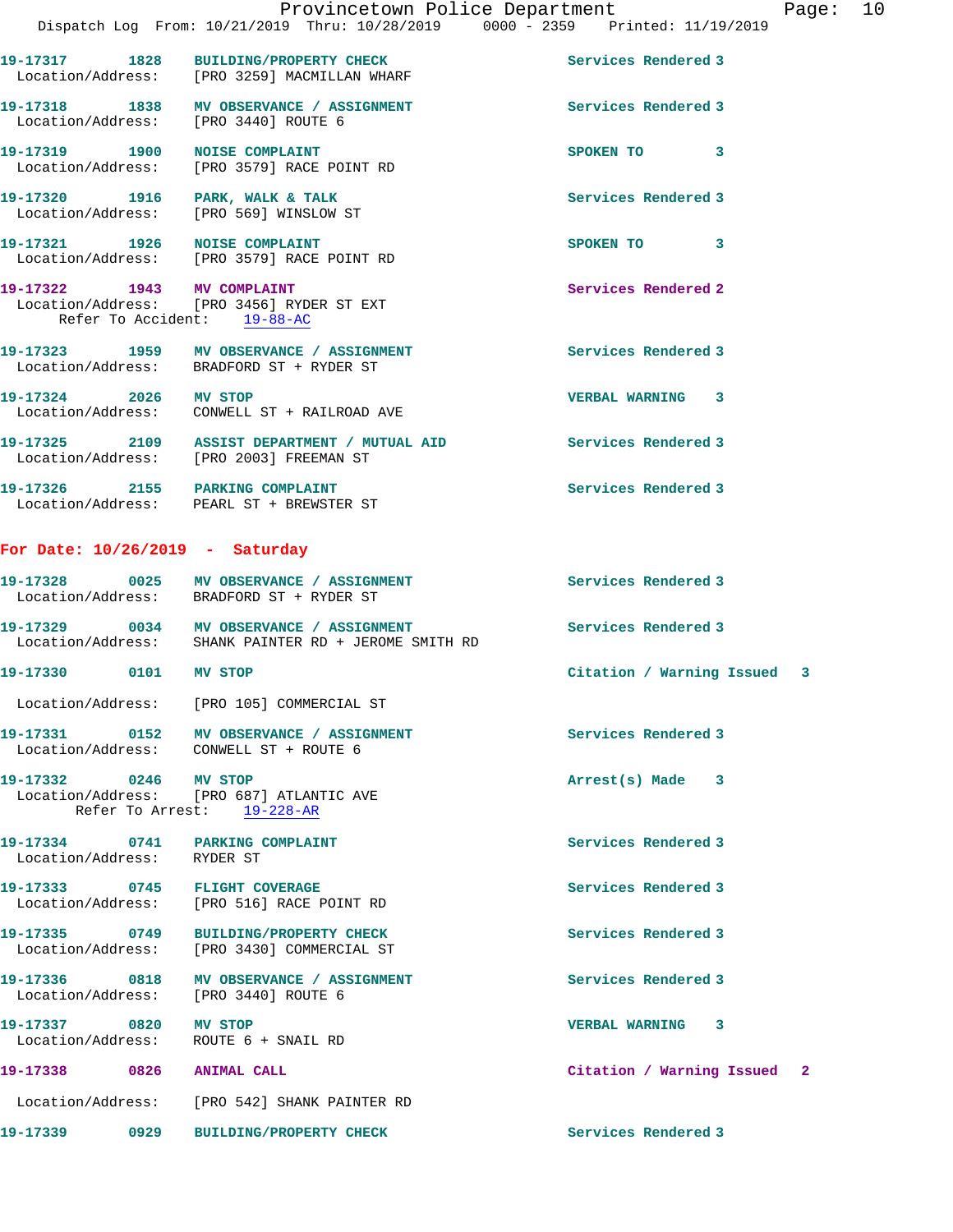|                                    | Dispatch Log From: 10/21/2019 Thru: 10/28/2019 0000 - 2359 Printed: 11/19/2019            | Provincetown Police Department | Page: | 11 |
|------------------------------------|-------------------------------------------------------------------------------------------|--------------------------------|-------|----|
|                                    | Location/Address: [PRO 2481] TREMONT ST                                                   |                                |       |    |
|                                    | 19-17340 0935 MEDICAL EMERGENCY                                                           | Transported to Hospital 1      |       |    |
|                                    | Location/Address: [PRO 440] HARRY KEMP WAY                                                |                                |       |    |
|                                    | 19-17341 0942 ASSIST DEPARTMENT / MUTUAL AID<br>Location/Address: [PRO 106] COMMERCIAL ST | Services Rendered 3            |       |    |
| 19-17342 0952 ANIMAL CALL          | Location/Address: [PRO 542] SHANK PAINTER RD                                              | Services Rendered 2            |       |    |
|                                    | 19-17343 1005 LARCENY / FORGERY / FRAUD<br>Location/Address: [PRO 106] COMMERCIAL ST      | Services Rendered 2            |       |    |
|                                    | 19-17344 1010 PARKING COMPLAINT                                                           | Citation / Warning Issued 3    |       |    |
|                                    | Location/Address: [PRO 1228] COMMERCIAL ST                                                |                                |       |    |
|                                    | 19-17345 1026 ASSIST DEPARTMENT / MUTUAL AID<br>Location/Address: [PRO 106] COMMERCIAL ST | Services Rendered 3            |       |    |
| Location/Address:                  | 19-17347 1037 BUILDING/PROPERTY CHECK<br>NELSON AVE                                       | Services Rendered 3            |       |    |
|                                    | 19-17346 1044 MV OBSERVANCE / ASSIGNMENT<br>Location/Address: COMMERCIAL ST + SNAIL RD    | Services Rendered 3            |       |    |
| 19-17348 1058 MV STOP              | Location/Address: ROUTE 6 + SNAIL RD                                                      | VERBAL WARNING 3               |       |    |
|                                    | 19-17349 1120 BUILDING/PROPERTY CHECK<br>Location/Address: [PRO 2483] COMMERCIAL ST       | Services Rendered 3            |       |    |
| 19-17350 1147 ANIMAL CALL          | Location/Address: [PRO 970] KINGS WAY                                                     | Services Rendered 2            |       |    |
|                                    | 19-17351 1155 PARK, WALK & TALK<br>Location: [PRO 3431] LOPES SQUARE                      | Services Rendered 3            |       |    |
| 19-17353 1241 ASSIST CITIZEN       | Location/Address: [PRO 2983] COMMERCIAL ST                                                | Services Rendered 3            |       |    |
| 19-17354                           | 1247 MEDICAL EMERGENCY                                                                    | Transported to Hospital        | -1    |    |
|                                    | Location/Address: [PRO 440] HARRY KEMP WAY                                                |                                |       |    |
| 19-17355 1303<br>Location/Address: | <b>ANIMAL CALL</b><br>COMMERCIAL ST + CONANT ST                                           | <b>VERBAL WARNING 2</b>        |       |    |
| 19-17356 1320<br>Location/Address: | <b>BUILDING/PROPERTY CHECK</b><br>[PRO 2977] COMMERCIAL ST                                | Services Rendered 3            |       |    |
| Location/Address:                  | 19-17357 1337 PARK, WALK & TALK<br>[PRO 175] COMMERCIAL ST                                | Services Rendered 3            |       |    |
|                                    | 19-17358 1342 COMPLAINT - GENERAL<br>Location/Address: [PRO 3099] SHANK PAINTER RD        | Services Rendered 3            |       |    |
| 19-17359<br>1441                   | ASSIST DEPARTMENT / MUTUAL AID                                                            | Referred to Other Agency       | 3     |    |
| Location/Address:                  | ROUTE 6 + SNAIL RD                                                                        |                                |       |    |
| 19-17360 1459<br>Location/Address: | MEDICAL EMERGENCY<br>[PRO 2647] SHANK PAINTER RD                                          | Services Rendered 1            |       |    |
|                                    | 19-17362 1508 SERVICE CALL - POLICE<br>Location/Address: [PRO 516] RACE POINT RD          | Services Rendered 3            |       |    |
| Location/Address: BRADFORD ST      | 19-17364 1700 SERVICE CALL - POLICE                                                       | <b>Unfounded</b><br>3          |       |    |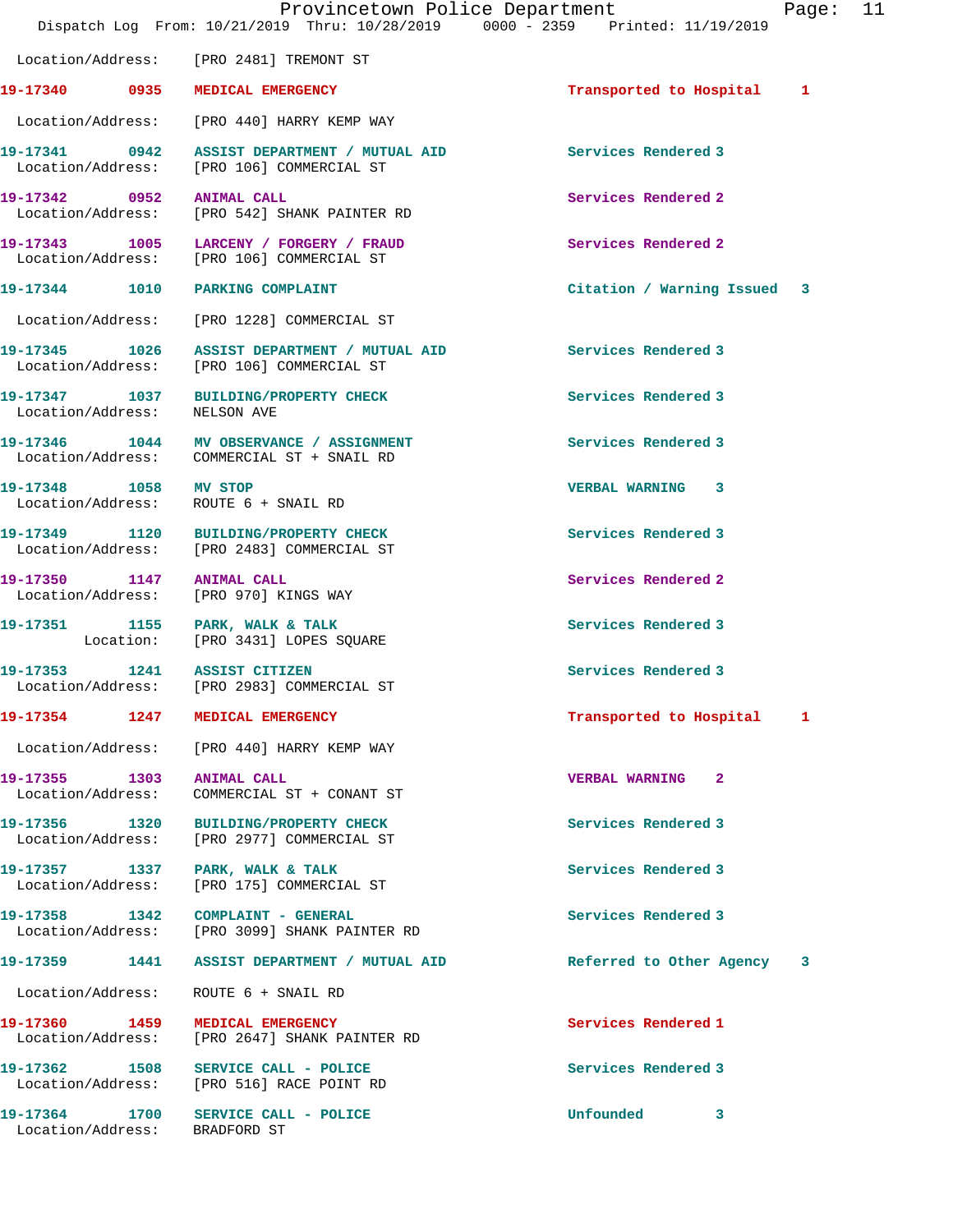|                                                    | 19-17365 1727 MEDICAL EMERGENCY<br>Location/Address: [PRO 1775] COMMERCIAL ST        | PATIENT REFUSAL 1           |   |
|----------------------------------------------------|--------------------------------------------------------------------------------------|-----------------------------|---|
| 19-17366 1939 911 - GENERAL                        |                                                                                      | Referred to Other Agency 1  |   |
| Location/Address:                                  | [PRO 542] SHANK PAINTER RD                                                           |                             |   |
| 19-17367 1941<br>Location/Address:                 | BUILDING/PROPERTY CHECK<br>[PRO 3259] MACMILLAN WHARF                                | Services Rendered 3         |   |
| 19-17368 1959                                      | MV STOP<br>Location/Address: [PRO 521] ROUTE 6                                       | VERBAL WARNING 3            |   |
| Location/Address:                                  | 19-17369 2015 MV OBSERVANCE / ASSIGNMENT<br>ROUTE 6                                  | Services Rendered 3         |   |
| Location/Address:                                  | 19-17370 2019 PARK, WALK & TALK<br>[PRO 105] COMMERCIAL ST                           | Services Rendered 3         |   |
| 19-17371 2053                                      | <b>BAR CHECK</b><br>Location/Address: [PRO 2832] COMMERCIAL ST                       | Services Rendered 3         |   |
| 19-17372 2058 911 - GENERAL                        | Location/Address: [PRO 633] BERRY LN                                                 | SPOKEN TO 1                 |   |
| 19-17373 2114                                      | <b>BUILDING/PROPERTY CHECK</b>                                                       | BLDG/PROP Checked/Secured 3 |   |
| Location/Address:                                  | [PRO 3430] COMMERCIAL ST                                                             |                             |   |
| 19-17374 2129<br>Location/Address:                 | MV OBSERVANCE / ASSIGNMENT<br>ROUTE 6 + HOWLAND ST                                   | Services Rendered 3         |   |
| 19-17375 2138                                      | MEDICAL EMERGENCY                                                                    | Transported to Hospital 1   |   |
| Location/Address:                                  | [PRO 3912] SHANK PAINTER RD                                                          |                             |   |
| 19-17376 2341<br>Location/Address:                 | <b>NOISE COMPLAINT</b><br>[PRO 3236] COMMERCIAL ST                                   | SPOKEN TO 3                 |   |
| 19-17377 2344                                      | <b>BUILDING/PROPERTY CHECK</b>                                                       | BLDG/PROP Checked/Secured 3 |   |
|                                                    | Location/Address: [PRO 3259] MACMILLAN WHARF                                         |                             |   |
| Location/Address:                                  | 19-17378 2347 PARK, WALK & TALK<br>[PRO 3870] COMMERCIAL ST                          | Services Rendered 3         |   |
| For Date: 10/27/2019 - Sunday                      |                                                                                      |                             |   |
| 19-17379 0000 BAR CHECK                            | Location/Address: [PRO 3443] COMMERCIAL ST                                           | Services Rendered 3         |   |
|                                                    | 19-17380 0014 MV OBSERVANCE / ASSIGNMENT<br>Location/Address: [PRO 3004] BRADFORD ST | Services Rendered 3         |   |
|                                                    | 19-17381 0033 MV OBSERVANCE / ASSIGNMENT                                             | No Action Required          | 3 |
| Location/Address:                                  | BRADFORD ST + HOWLAND ST                                                             |                             |   |
| 19-17382 0033 MV STOP<br>Location/Address: ROUTE 6 |                                                                                      | <b>VERBAL WARNING</b><br>3  |   |
| 19-17383 0048 MV STOP                              | Location/Address: BRADFORD ST + COMMERCIAL ST                                        | <b>VERBAL WARNING</b><br>3  |   |
|                                                    | 19-17384 0102 PARK, WALK & TALK<br>Location/Address: [PRO 3870] COMMERCIAL ST        | Services Rendered 3         |   |
| 19-17385 0103                                      | MEDICAL EMERGENCY                                                                    | Transported to Hospital 1   |   |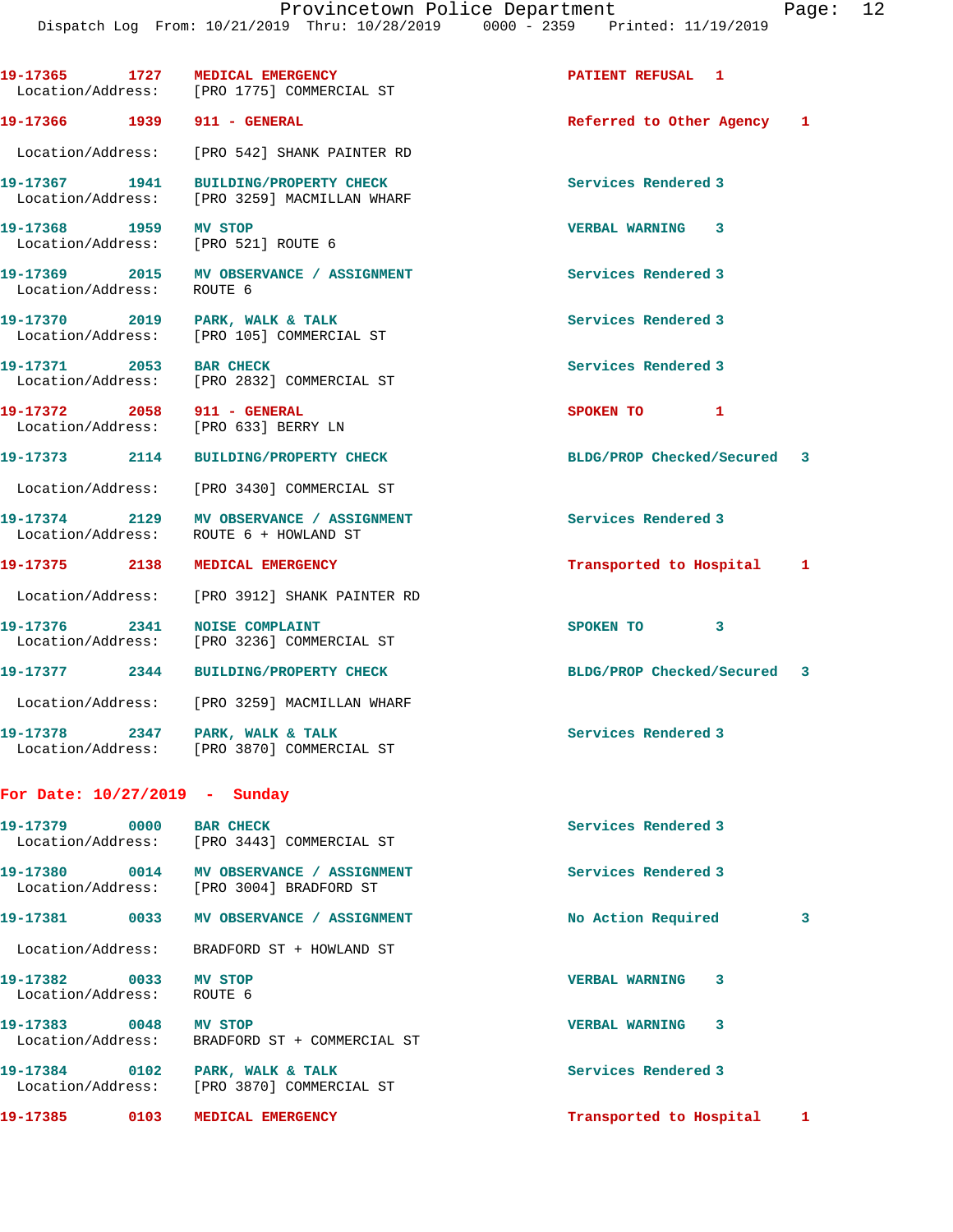|                                                | Provincetown Police Department<br>Dispatch Log From: 10/21/2019 Thru: 10/28/2019 0000 - 2359 Printed: 11/19/2019 |                             | Page: 13     |  |
|------------------------------------------------|------------------------------------------------------------------------------------------------------------------|-----------------------------|--------------|--|
|                                                | Location/Address: [PRO 1557] COMMERCIAL ST                                                                       |                             |              |  |
|                                                | 19-17386 0137 MV OBSERVANCE / ASSIGNMENT                                                                         | No Action Required          | 3            |  |
|                                                | Location/Address: ROUTE 6 + SNAIL RD                                                                             |                             |              |  |
| 19-17387 0138 MV STOP                          | Location/Address: [PRO 539] SHANK PAINTER RD<br>Refer To Arrest: 19-229-AR                                       | $Arrest(s)$ Made $3$        |              |  |
|                                                | 19-17388 0631 BUILDING/PROPERTY CHECK                                                                            | BLDG/PROP Checked/Secured 3 |              |  |
|                                                | Location/Address: [PRO 519] RACE POINT RD                                                                        |                             |              |  |
|                                                | 19-17389 0802 BUILDING/PROPERTY CHECK<br>Location/Address: [PRO 3317] CEMETERY RD                                | Services Rendered 3         |              |  |
|                                                | 19-17390 0833 MV OBSERVANCE / ASSIGNMENT<br>Location/Address: HOWLAND ST + BRADFORD ST                           | Services Rendered 3         |              |  |
| 19-17391 0840 MV STOP                          | Location/Address: [PRO 754] BRADFORD ST                                                                          | VERBAL WARNING 3            |              |  |
|                                                | 19-17392 0851 PARK, WALK & TALK<br>Location/Address: [PRO 539] SHANK PAINTER RD                                  | Services Rendered 3         |              |  |
| 19-17395 0910 MV STOP                          | Location/Address: [PRO 1550] COMMERCIAL ST                                                                       | <b>VERBAL WARNING 3</b>     |              |  |
|                                                | 19-17396 0921 BUILDING/PROPERTY CHECK<br>Location/Address: [PRO 3259] MACMILLAN WHARF                            | Services Rendered 3         |              |  |
|                                                | 19-17397 0940 ASSIST CITIZEN<br>Location/Address: [PRO 542] SHANK PAINTER RD                                     | SPOKEN TO 3                 |              |  |
|                                                | 19-17398 0950 BUILDING/PROPERTY CHECK<br>Location/Address: [PRO 2483] COMMERCIAL ST                              | Services Rendered 3         |              |  |
| 19-17399 0957 HAZARDS                          |                                                                                                                  | Referred to Other Agency 2  |              |  |
| Location/Address: KENDALL LN                   |                                                                                                                  |                             |              |  |
|                                                | 19-17400 1011 SERVICE CALL - POLICE<br>Location/Address: [PRO 516] RACE POINT RD                                 | Services Rendered 3         |              |  |
|                                                | 19-17401   1047   ESCORT / TRANSPORT                                                                             | Transferred Custody         | 3            |  |
|                                                | Location: [BAR] BARNSTABLE HOUSE OF CORRECTIONS<br>Refer To Arrest: 19-229-AR                                    |                             |              |  |
| 19-17402 1126 FOLLOW UP                        | Location/Address: [PRO 539] SHANK PAINTER RD<br>Refer To Arrest: 19-229-AR                                       | Services Rendered 2         |              |  |
|                                                | 19-17403 1136 MV OBSERVANCE / ASSIGNMENT                                                                         | Services Rendered 3         |              |  |
|                                                | 19-17404 1300 BUILDING/PROPERTY CHECK<br>Location/Address: [PRO 2540] RACE POINT RD                              | Services Rendered 3         |              |  |
| 19-17406 1539                                  | BUILDING/PROPERTY CHECK<br>Location/Address: [PRO 2977] COMMERCIAL ST                                            | Services Rendered 3         |              |  |
| 19-17407 1639<br>Location/Address:             | <b>BUILDING/PROPERTY CHECK</b><br>[PRO 526] RYDER ST EXT                                                         | Services Rendered 3         |              |  |
| 19-17408   1643   HAZARDS<br>Location/Address: | ROUTE 6                                                                                                          | Removed Hazard 2            |              |  |
| 19-17409 1749                                  | <b>HAZARDS</b>                                                                                                   | Referred to Other Agency    | $\mathbf{2}$ |  |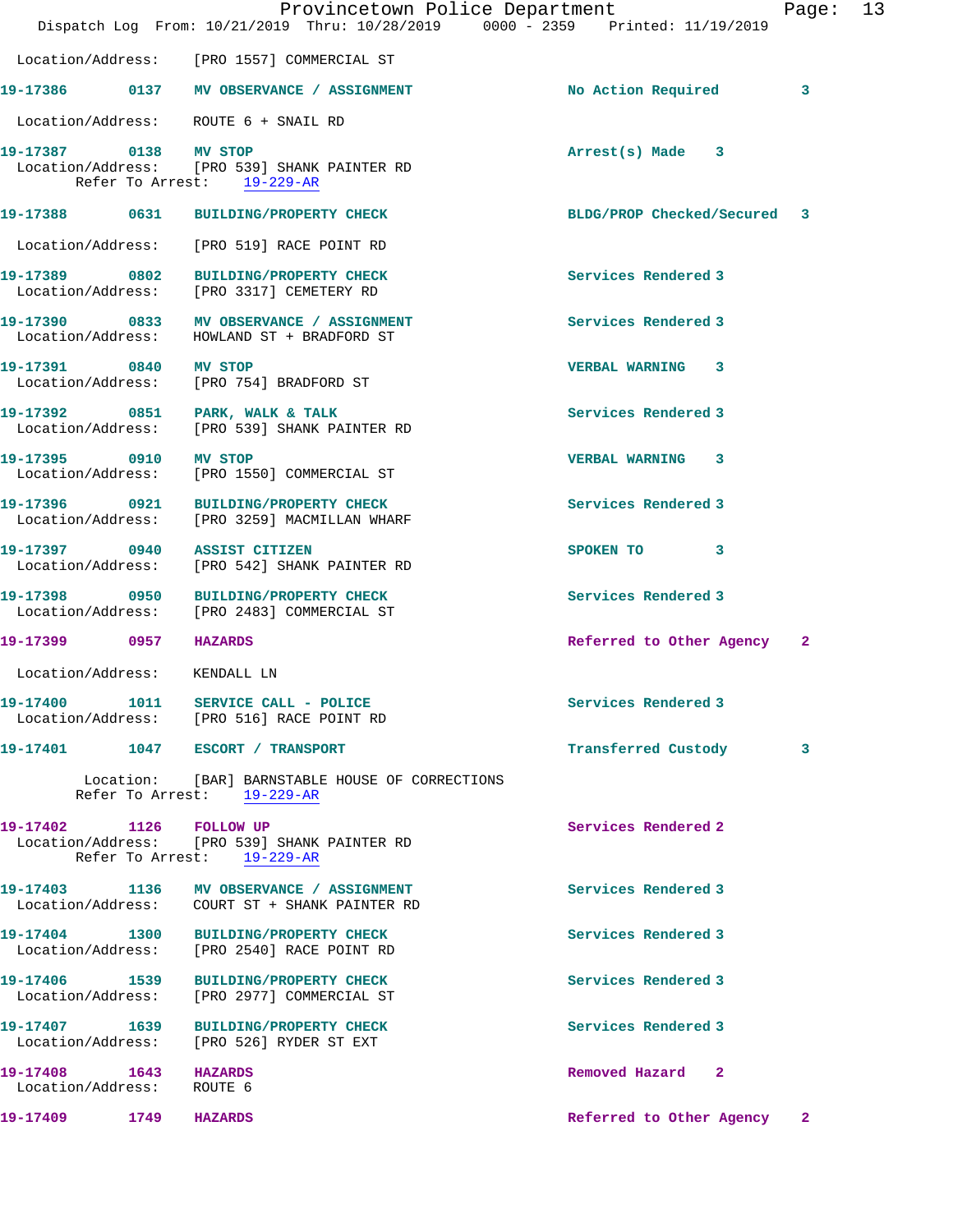|                               | Provincetown Police Department<br>Dispatch Log From: 10/21/2019 Thru: 10/28/2019 0000 - 2359 Printed: 11/19/2019 |                             | Page: 14 |  |
|-------------------------------|------------------------------------------------------------------------------------------------------------------|-----------------------------|----------|--|
|                               | Location/Address: [PRO 2145] BRADFORD ST                                                                         |                             |          |  |
|                               | 19-17410 1753 BUILDING/PROPERTY CHECK                                                                            | BLDG/PROP Checked/Secured 3 |          |  |
|                               | Location/Address: [PRO 1075] PLEASANT ST                                                                         |                             |          |  |
|                               | 19-17411 1756 MV COLLISION<br>Location/Address: [PRO 539] SHANK PAINTER RD<br>Refer To Accident: 19-89-AC        | SPOKEN TO<br>$\mathbf{1}$   |          |  |
| 19-17412 2047 MV STOP         | Location/Address: [PRO 2577] BRADFORD ST                                                                         | <b>VERBAL WARNING 3</b>     |          |  |
| 19-17413 2059 MV STOP         | Location/Address: BRADFORD ST + CONWELL ST                                                                       | <b>VERBAL WARNING 3</b>     |          |  |
|                               | 19-17414 2134 BUILDING/PROPERTY CHECK                                                                            | BLDG/PROP Checked/Secured 3 |          |  |
|                               | Location/Address: [PRO 1065] PLEASANT ST                                                                         |                             |          |  |
| 19-17415 2148 MV STOP         | Location/Address: [PRO 542] SHANK PAINTER RD                                                                     | VERBAL WARNING 3            |          |  |
|                               | 19-17416 2343 MV OBSERVANCE / ASSIGNMENT<br>Location/Address: HOWLAND ST + BRADFORD ST                           | Services Rendered 3         |          |  |
| For Date: 10/28/2019 - Monday |                                                                                                                  |                             |          |  |
| 19-17417 0001 BAR CHECK       | Location/Address: [PRO 2737] COMMERCIAL ST                                                                       | Services Rendered 3         |          |  |
|                               | 19-17418 0040 MV OBSERVANCE / ASSIGNMENT<br>Location/Address: BRADFORD ST + RYDER ST                             | Services Rendered 3         |          |  |
|                               | 19-17419 0046 BUILDING/PROPERTY CHECK<br>Location/Address: [PRO 2494] BRADFORD ST                                | Services Rendered 3         |          |  |
|                               | 19-17420 0149 BUILDING/PROPERTY CHECK<br>Location/Address: [PRO 433] RYDER ST EXT                                | Services Rendered 3         |          |  |
| Location/Address:             | 19-17421 0159 BUILDING/PROPERTY CHECK<br>[PRO 3259] MACMILLAN WHARF                                              | Services Rendered 3         |          |  |
|                               | 19-17422 0325 BUILDING/PROPERTY CHECK                                                                            | BLDG/PROP Checked/Secured 3 |          |  |
|                               | Location/Address: [PRO 379] COMMERCIAL ST                                                                        |                             |          |  |
| 19-17423 0329                 | <b>BUILDING/PROPERTY CHECK</b><br>Location/Address: [PRO 2898] JEROME SMITH RD                                   | Services Rendered 3         |          |  |
|                               | 19-17424 0356 BUILDING/PROPERTY CHECK                                                                            | BLDG/PROP Checked/Secured 3 |          |  |
| Location/Address:             | [PRO 440] HARRY KEMP WAY                                                                                         |                             |          |  |
| 19-17425 0438                 | <b>BUILDING/PROPERTY CHECK</b><br>Location/Address: [PRO 3287] ROUTE 6                                           | Services Rendered 3         |          |  |
|                               | 19-17426 0501 MV OBSERVANCE / ASSIGNMENT<br>Location/Address: [PRO 3912] SHANK PAINTER RD                        | Services Rendered 3         |          |  |
| 19-17427 0535                 | MEDICAL EMERGENCY                                                                                                | Transported to Hospital     | 1        |  |
|                               | Location/Address: [PRO 640] CENTRAL ST                                                                           |                             |          |  |
|                               | 19-17428 0619 FLIGHT COVERAGE<br>Location/Address: [PRO 516] RACE POINT RD                                       | Services Rendered 3         |          |  |
| 19-17429 0814 AT SCHOOL       | Location/Address: [PRO 569] WINSLOW ST                                                                           | Services Rendered 3         |          |  |